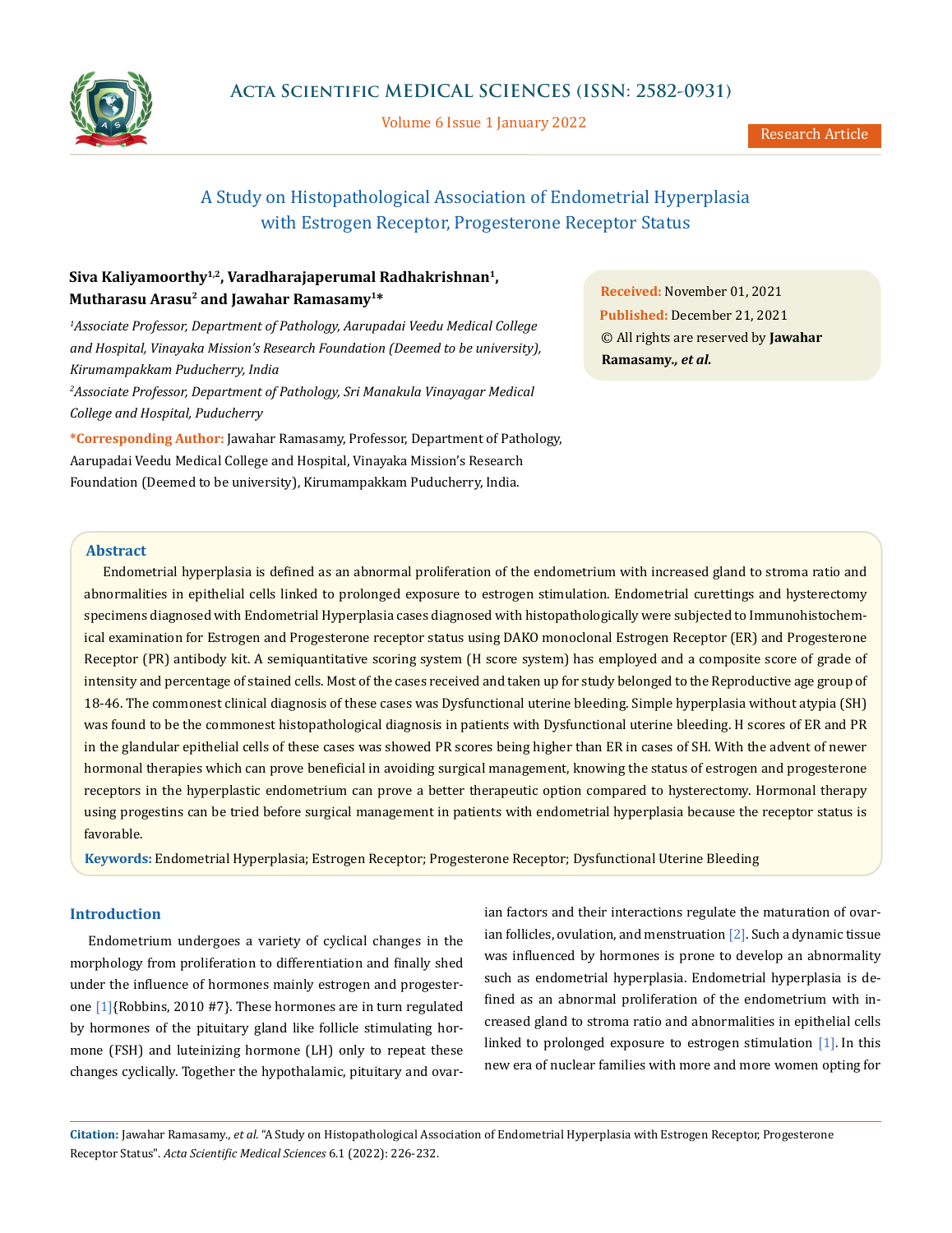lesser parity and oral contraceptives the risk of prolonged estrogen exposure has increased twofold. Hence the incidence of menorrhagia and dysfunctional uterine bleeding, the clinical manifestation of endometrial hyperplasia commonly found in women in the perimenopausal age group is on the rise even in younger women of the reproductive age group [3].

It is estimated that 20-30% of women have suffering menorrhagia problems in the reproductive age  $(15 - 40)$   $[2]$ . The prevalence increases with age, peaking just before menopause. Some studies suggest that among women with normal bleeding patterns the prevalence of simple and complex hyperplasia is 0.5-5% and the prevalence of atypical endometrial hyperplasia or carcinoma is less than  $1\%$  [4]. Estrogen and progesterone the two main hormones bring about their physiological and pathological effects through receptors namely Estrogen receptor (ER) and Progesterone receptor (PR). These receptors belong to the steroid receptor family and hence are found in the nuclear membrane of the endometrial cells. These receptors are closely interlinked and are mutually important for each other's regulation and expression. Hence by knowing the expression and distribution of these steroid receptors newer hormonal therapeutic options can be explored. Therapy with hormones is well established in cases of breast carcinomas and to some extent in endometrial carcinoma. Lack of documentation of receptor status in cases with endometrial hyperplasia which has now increased due to our life style changes is the lacuna which has resulted in the limited use of this therapy in these patients [3].

Hence there is enough literature to support the hormonal therapy in breast carcinoma and endometrial carcinoma which is based on the principles of stimulation of hormone receptors, but similar literature is deficient in studies regarding hormonal therapy and receptor status in endometrial hyperplasia. This study is aimed to evaluate the morphology of endometrial hyperplasia with an attempt to associate the changes with the estrogen and progesterone receptor status using a specific diagnostic modality of Immunohistochemistry, which will open up new possibilities in less invasive management of this condition especially in young women.

#### **Materials and Methods**

A cross sectional study was conducted in the Department of Phathology, Tertiary health care center, Puducherry. A total of 100 specimens of all endometrial curetting and hysterectomy were included in the study *to diagnose* an endometrial hyperplasia and

were then subjected to immunohistochemistry studies for presence of estrogen (ER) and progesterone receptors (PR) status. In over a period of 2019 to 2021, Ethical clearance was taken from the Institutional Ethical Committee before start of the study (IEC Code No:30/2019). In this study all endometrial curettings and hysterectomy specimens diagnosed as endometrial hyperplasia irrespective of age and myometrial lesions were retrieved and included in the study. Cases diagnosed as endometrial carcinoma, chronic endometritis, crumbled endometrium, shedding endometrium, endometrial polyps and predominantly hemorrhagic samples were excluded from the study. The samples were subjected to routine histopathological examination in the Pathology Department with sections stained with Hematoxyllin and Eosin stains.

#### **Interpretation of stain**

Presence of brown color staining in the antigen binding site is considered positive. In our study the presence of brown staining in the nuclear membrane of the glandular epithelial and the stromal cells was considered positive. A tissue section from the normal endometrium was taken as positive controls and presence of brown staining in the nucleus was confirmed. Staining was scored using a semi-quantitative scoring system.

#### **H score system**

 This score is a composite score of both the intensity of staining and the percentage of positively stained cells. An area of highest staining in each slide under oil immersion (100x) was designated as hot spot and a total of 500 cells was counted and was graded based on the intensity as follows [5].

The percentage of positively stained cells was done by two independent observers and rule out observer bias. The H score was then calculated by multiplying the percentage of stained cells (Pi) with each grade of intensity (i) and the sum of these values was calculated and recorded as that tissue's H score. The normal range of values was 0-300. The positivity of the values was grouped (H-Score).

#### **Statistical analysis**

Percentage of specimens with endometrial hyperplasia that were diagnosed in the Pathology Department of Pathology, in reproductive and perimenopausal and postmenopausal age group were documented. Also the intensity of estrogen and progesterone

**Citation:** Jawahar Ramasamy*., et al.* "A Study on Histopathological Association of Endometrial Hyperplasia with Estrogen Receptor, Progesterone Receptor Status". *Acta Scientific Medical Sciences* 6.1 (2022): 226-232.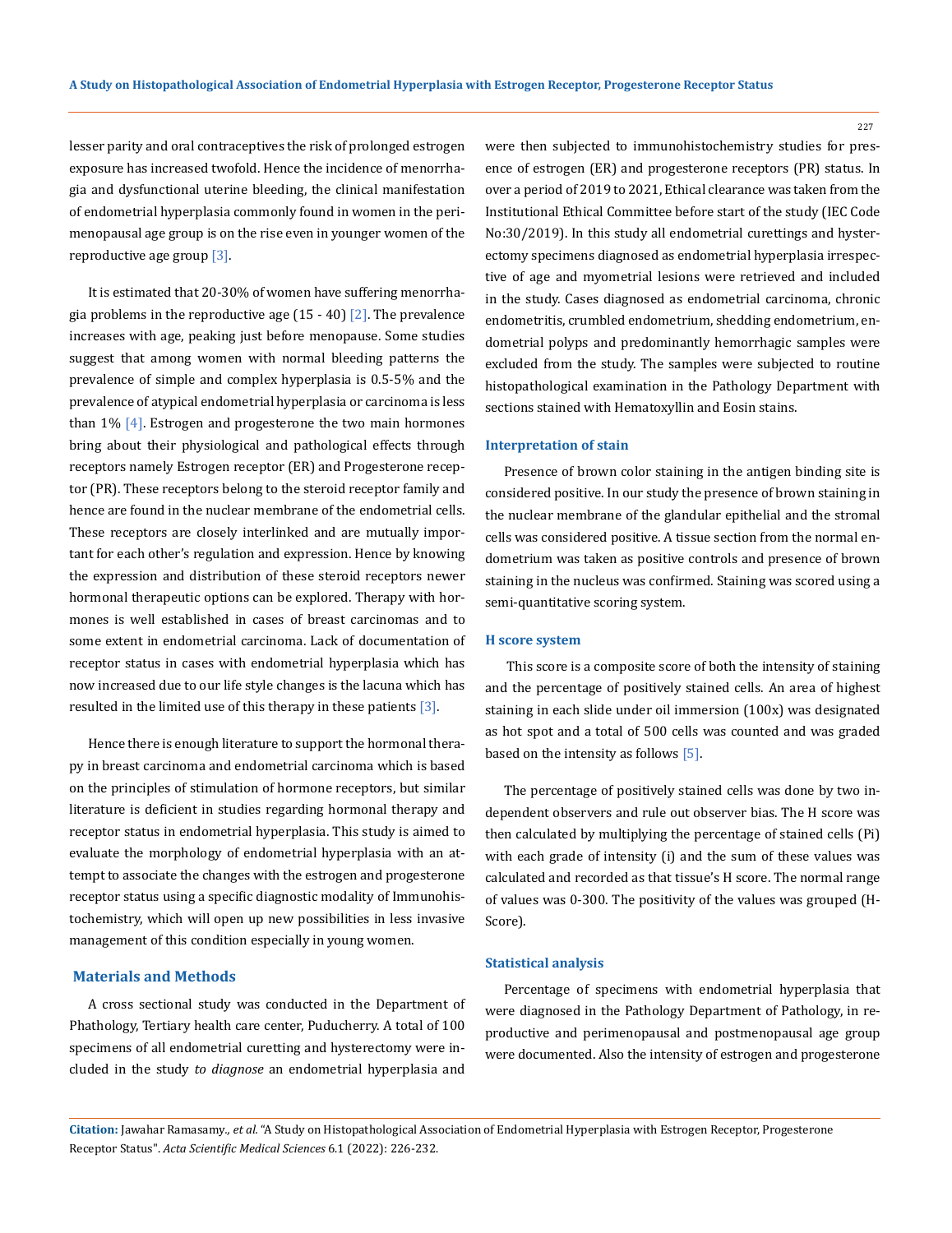228

receptor activity was correlated with the extent of hyperplasia and independent t test was applied to determine the level of significance and the strength of association was calculated.

## **Results and Observations**

A total number of 100 case sample collected from subjects of endometrial curettings and hysterectomy diagnosed as endometrial hyperplasia of any type across all ages was taken for the study. The age group of patients was stratified into three groups.

Among the retrieved samples for the study 75 was endometrial curettings (C) and 25 was hysterectomy (H) specimens diagnosed with various types of endometrial hyperplasia. Comparison was made between the presenting clinical diagnosis and age group which reiterated the fact that DUB (75%) was the most common diagnosis in the women of reproductive age group and among the perimenopausal age group the frequency of DUB was 17%, making it the most common clinical presentation (Table1) and (Figure 1). The sample was evaluated for the histopathological diagnosis based on the WHO classification and the frequency of cases.

| <b>Hormones</b>                 | <b>Histopath diagnosis</b>              | <b>Mean and</b><br><b>SD</b> | No. of<br><b>Cases</b> | <b>P-value</b> |
|---------------------------------|-----------------------------------------|------------------------------|------------------------|----------------|
| Progesterone Receptor<br>gland  | Complex hyperplasia without atypia (CH) | 270                          | 1                      | NA             |
|                                 | Simple hyperplasia without atypia (SH)  | $188.9 \pm 103.1$            | 83                     | < 0.001        |
|                                 | Simple hyperplasia with atypia (SHA)    | $135 \pm 112.5$              | 8                      | 0.037          |
| Estrogen<br>Receptor stroma     | Complex hyperplasia without atypia (CH) | 220                          | 1                      | NA             |
|                                 | Simple hyperplasia without atypia (SH)  | $150.2 \pm 85.6$             | 83                     | 0.001          |
|                                 | Simple hyperplasia with atypia (SHA)    | $85.6 \pm 95.4$              | 8                      | 0.013          |
| Progesterone Receptor<br>stroma | Complex hyperplasia without atypia (CH) | 240                          | 1                      | NA             |
|                                 | Simple hyperplasia without atypia (SH)  | $153.9 \pm 82.7$             | 83                     | < 0.001        |
|                                 | Simple hyperplasia with atypia (SHA)    | $110 \pm 98.7$               | 8                      | 0.087          |
| Estrogen Receptor<br>gland      | Complex hyperplasia without atypia (CH) | 200                          | 1                      | NA             |
|                                 | Simple hyperplasia without atypia (SH)  | $194.2 \pm 94.4$             | 83                     | < 0.001        |
|                                 | Simple hyperplasia with atypia (SHA)    | $105 \pm 109.7$              | 8                      | 0.002          |

**Table 1:** Comparison of stroma and gland Statistical significance of stroma and gland: Simple Hyperplasia without Atypia (SH); Simple Hyperplasia with Atypia (SHA); Complex Hyperplasia without Atypia (CH).



**Citation:** Jawahar Ramasamy*., et al.* "A Study on Histopathological Association of Endometrial Hyperplasia with Estrogen Receptor, Progesterone Receptor Status". *Acta Scientific Medical Sciences* 6.1 (2022): 226-232.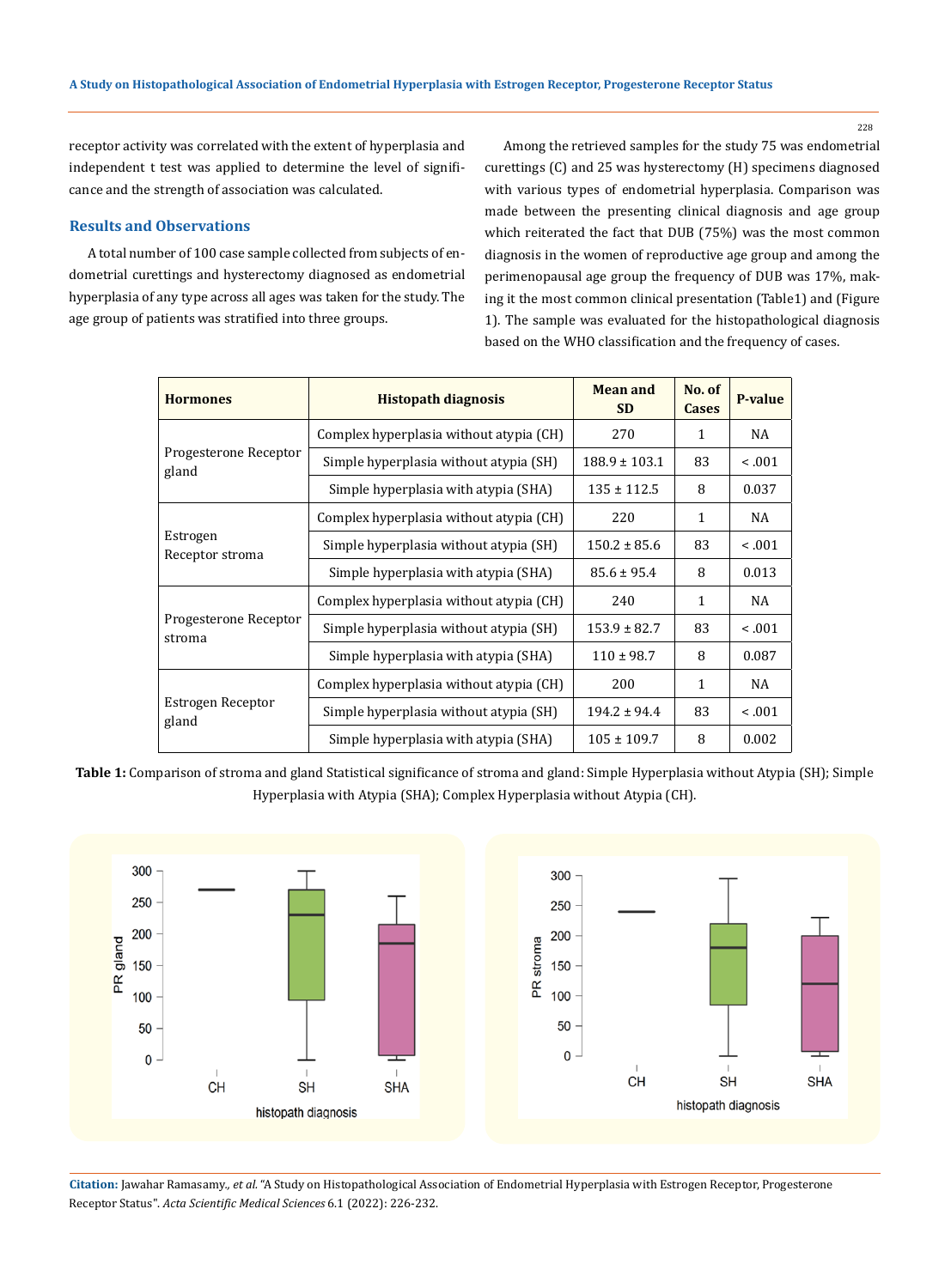



Among the 100 cases the subtype of simple hyperplasia without atypia (SH) accounted for 90% of the cases followed by simple hyperplasia with atypia (SHA) seen in 9 cases. Only one case of complex hyperplasia without atypia (CH) was received and no cases of Complex hyperplasia without atypia were diagnosed during the study period. Comparison of estrogen receptor status (H scores) both in gland and stroma with different types of hyperplasia, An Immunohistochemical study was performed to locate and tabulate the estrogen receptor and the progesterone receptor status.

Positive staining of both these receptors was seen as fine granular brown positivity in the nuclear membrane of the cells of glands and stroma. An area of highest staining in each slide was designated as hot spot and a total of 500 cells was counted and was graded based on the intensity as Absent-0, weak-1, distinct-2 and intense-3. This semi quantitative assay was performed in both the glandular epithelial cells and the stromal cells for both the ER and PR receptors. Among the cells the vascular smooth muscle cells and the endothelial cells was consistently negative. Myometrium showed positivity in many cases. In both these tables only the mean receptor scores are calculated for the case of complex hyperplasia because its number was only 1 case. These ranges were then considered and the frequency of staining in different cases of hyperplasia was documented for comparison.

But this sole value cannot be considered because there was only one case of CH and no cases of CHA in the sample studied. In our cases the statistical significance of receptor status with histopathological subtype was considered which did not show any significant association (Figure 2). The statistical comparison was not possible because the frequency of cases in each subtype were not similar. The aim of this study was to determine and document the association of ER and PR receptors in hyperplastic endometrium and to compare the receptor status in different subtypes of endometrial hyperplasia. This has not been documented to the best of our knowledge. In this study we have found that the intense mean intensity of PR (G) was slightly higher than its counterpart in cases of hyperplastic endometrium. Similarly, the stromal staining of these receptors with respect to its histopathological subtype was documented as follows.



**Citation:** Jawahar Ramasamy*., et al.* "A Study on Histopathological Association of Endometrial Hyperplasia with Estrogen Receptor, Progesterone Receptor Status". *Acta Scientific Medical Sciences* 6.1 (2022): 226-232.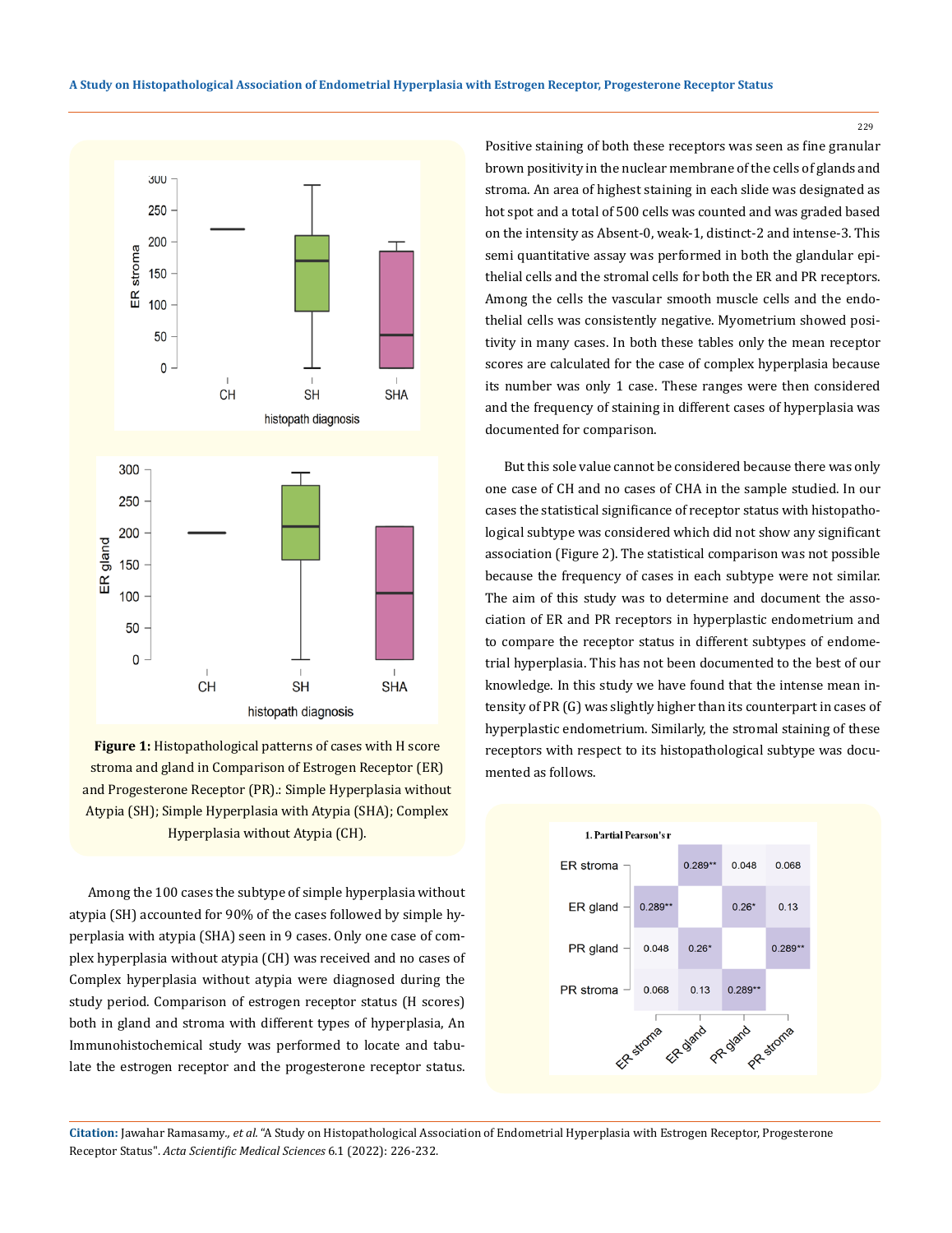



Percentage of specimens with endometrial hyperplasia that was diagnosed in the reproductive and perimenopausal and postmenopausal age group was documented. Also, the intensity of estrogen and progesterone receptor activity was correlated with the extent of hyperplasia and independent t test was applied to determine the level of significance, but not statistical significance was noted with the ER and PR status in the stromal cells in comparison with individual subtypes of endometrial hyperplasia. Intensely stained cases with H score > 200 was taken and compared which showed PR intensity slightly higher than the ER intensity in both Gland and stromal cells.

## **Discussion**

Endometrial hyperplasia, is the most important cause for bleeding in patients with dysfunctional uterine bleeding (DUB) and more than half of these patients who are in the reproductive age group undergo hysterectomy as there are limited medical therapeutic options. The success of hormonal therapy with steroid hormones such as estrogen and progesterone depend on the activity and the availability of specific receptors in the target tissue. Altered morphology and the receptor levels in cases of endometrial hyperplasia suggest and prove estrogen over activity as the main etiology in these patients. Detecting and analyzing these receptor statuses can be done using various methods like tissue homogenization and biochemical methods but are very time consuming and are not accurate hence less reliable [6]. Immunohistochemistry has now come a long way in overcoming these problems and it is very accurate as the visualization of receptors in individual cells in a tissue is possible. Most receptor status studies done on normal endometrium and in neoplastic endometrium exist in literature but there are only limited resources when it comes to receptor status in hyperplastic endometrium.

This study was done on endometrial tissue diagnosed as endometrial hyperplasia and the Estrogen receptor (ER), Progesterone Receptor status (PR) in those cases were done using specific monoclonal antibodies against these receptors. Since upto 75% of cases were diagnosed clinically to have dysfunctional uterine bleeding, the mean age of presentation was calculated and found to be 38 years which was similar to the studies done by Gleason*., et al.* and S Chakraborthy*., et al.* [7,8].

The incidence of simple hyperplasia in the patients diagnosed with DUB(92%) was similar to the studies done by Takreem*., et al.* and Israel*., et al.* showing that hyperplastic endometrium was one of the commonest etiologies for DUB  $[9,10]$ . Use of immunohistochemistry using monoclonal antibodies in detecting the expression of a protein in tissue specimen has been validated by previous studies. The nuclear localization of estrogen and progesterone receptors has also been established with various studies [10,11]. H scores system is a semi-quantitative scoring system which is widely used in scoring hormonal status in breast carcinoma and to some extent in endometrial carcinoma [3]. Its accuracy has been compared quantitatively with other biochemical assays in previous studies and has been found sensitive  $[12,13]$ . Hence this system of scoring which is a composite score of percentage of positive cells and intensity is employed in this study.

Previous receptor status studies done in normal endometrium by various authors have established that in cases of DUB there was an increasing trend in both ER and PR expression in proliferative phase and decreasing trend during the secretory phase when compared with endometrium in asymptomatic patients [8,14]. This trend supports the theory that, estrogen hormone stimulates the expression of both the receptors during the proliferative phase and the progesterone will suppress both receptors during secretory phase. Studies done on cases diagnosed with DUB have shown that increased and prolonged proliferation of endometrium occurs

**Citation:** Jawahar Ramasamy*., et al.* "A Study on Histopathological Association of Endometrial Hyperplasia with Estrogen Receptor, Progesterone Receptor Status". *Acta Scientific Medical Sciences* 6.1 (2022): 226-232.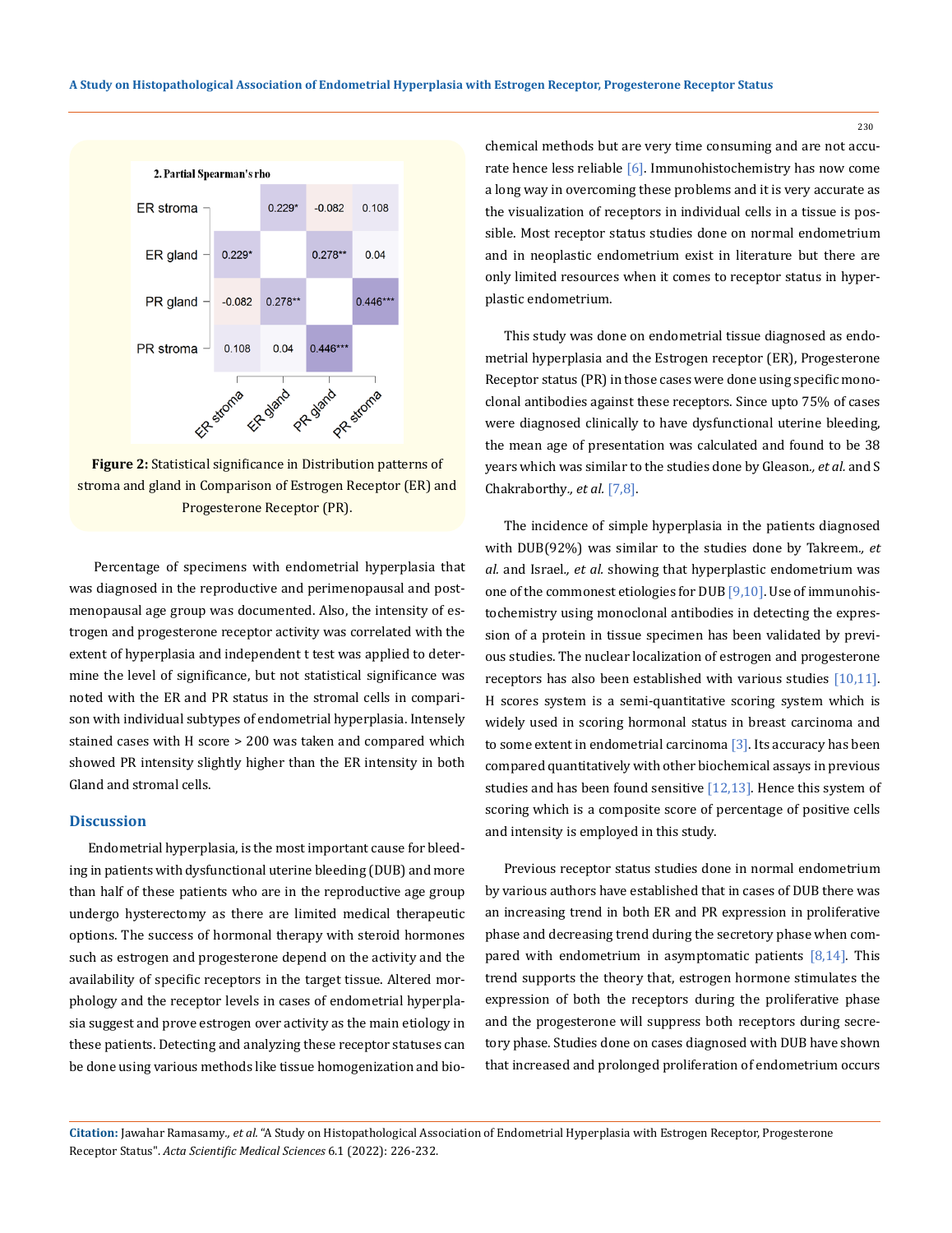through the hormonal receptors, which then transforms into unopposed action of estrogen which thus leads to hyperplasia [7,9]. Nyholm*., et al*. and Bergeron.*, et al.* In their studies reported that the levels of ER and PR were high among the cases of simple hyperplasia without atypia (SH) and complex hyperplasia without atypia (CH) and there is progressive loss of these receptors in simple hyperplasia with atypia (SHA) and complex hyperplasia with atypia  $[CHA]$   $[11,15]$ . In our study we found that the mean H score values of ER in gland and stroma ER(G) and ER(S) and PR in stroma PR(S) were high in cases of SH and CH. However PR(S) and PR(G) was high in cases of SHA.

Hence this study has shown that progesterone receptor positivity is marginally higher than the estrogen receptor status which is favorable for trying medical management in cases of simple hyperplasia. Endometrial hyperplasia especially simple hyperplasia without atypia mostly undergoes spontaneous regression in patients and for most of them curettage alone is sufficient as it rarely progresses to endometrial malignancy [7,16]. According to Reed.*, et al.* Previous studies have clearly stated that this subtype is the commonest among endometrial hyperplasia [17]. Complex hyperplasia and atypical hyperplasia be it SHA or CHA have a minimal risk of malignant transformation, hence the protocol mandates that these patients be treated with progestins and then followed up with hysterectomy if there is no resolution  $[2,4,18]$ .

 Reed.*, et al.* In his study noted that regression was seen in two thirds of his study group after administration of progesterone therapy using megesterol acetate (MEGA), medroxyprogesterone acetate (MPA), and norethindrone acetate (NETA) [17]. This study does not document the hormone receptor status of the patients. Newer treatment options using progesterone receptor modulators are also being used for the medical management of these cases.

#### **Conclusion**

Dysfunctional uterine bleeding has become the leading presenting complaint in any gynecology. Previously more common in perimenopausal age group it has now affected even the women of reproductive age group (18-30 years). Endometrial hyperplasia is the commonest etiology for the patients with DUB occurring in the background setting of estrogen excess. The progression of endometrial hyperplasia is dependent on the estrogen and progesterone hormonal receptor status of the endometrium. Immunohistochemical estimation of estrogen and progesterone receptors is

a sensitive and reliable method as it determines the localization at a cellular level. From this study we conclude that simple hyperplasia without atypia is the most common subtype which has the least risk of malignant progression. The intensity of progesterone receptor (PR) is more than its counterpart which is a favorable advantage to consider progestin therapy. This study, we hope will open up new strategies in medical management of DUB and can replace the much common surgical management and feasibility of minimally invasive mode of management which can be useful for these patients.

## **Acknowledgement**

We are acknowledging the participants of this study.

#### **Conflict of Interest**

The authors declare that they have no conflicts of interest.

#### **Ethical Approval**

The study was approved by the Institutional Human Ethics Committee (IEC Code No: 30/2019).

## **Informed Consent**

Informed consent form was obtained from all the participants in the study group.

#### **Funding**

Nil.

## **Bibliography**

- 1. Robbins S Kumar., *et al*[. "pathologic basis of disease. 8](https://dokumen.pub/robbins-amp-cotran-pathologic-basis-of-disease-robbins-pathology-10nbsped-032353113x-9780323531139.html)th". Saun[ders Philadelphia, PA \(2010\).](https://dokumen.pub/robbins-amp-cotran-pathologic-basis-of-disease-robbins-pathology-10nbsped-032353113x-9780323531139.html)
- 2. Palter S and Olive D. "Reproductive physiology". *Williams and Wilkins, Baltimore* (1996).
- 3. Wang C., *et al*[. "Estrogen Receptor, Progesterone Receptor, and](https://www.ncbi.nlm.nih.gov/pmc/articles/PMC7052878/)  [HER2 Receptor Markers in Endometrial Cancer".](https://www.ncbi.nlm.nih.gov/pmc/articles/PMC7052878/) *Journal of Cancer* [11.7 \(2020\): 1693-1701.](https://www.ncbi.nlm.nih.gov/pmc/articles/PMC7052878/)
- 4. Haines M., *et al*[. "Haines and Taylor Obstetrical and Gynaeco](https://www.worldcat.org/title/haines-taylor-obstetrical-and-gynaecological-pathology/oclc/51215375)logical Pathology". *[Churchill Livingstone](https://www.worldcat.org/title/haines-taylor-obstetrical-and-gynaecological-pathology/oclc/51215375)* (2003).
- 5. [Fedchenko N and Reifenrath J. "Different approaches for in](https://pubmed.ncbi.nlm.nih.gov/25432701/)[terpretation and reporting of immunohistochemistry analysis](https://pubmed.ncbi.nlm.nih.gov/25432701/)  [results in the bone tissue-a review".](https://pubmed.ncbi.nlm.nih.gov/25432701/) *Diagnostic Pathology* 9.1 [\(2014\): 1-12.](https://pubmed.ncbi.nlm.nih.gov/25432701/)

**Citation:** Jawahar Ramasamy*., et al.* "A Study on Histopathological Association of Endometrial Hyperplasia with Estrogen Receptor, Progesterone Receptor Status". *Acta Scientific Medical Sciences* 6.1 (2022): 226-232.